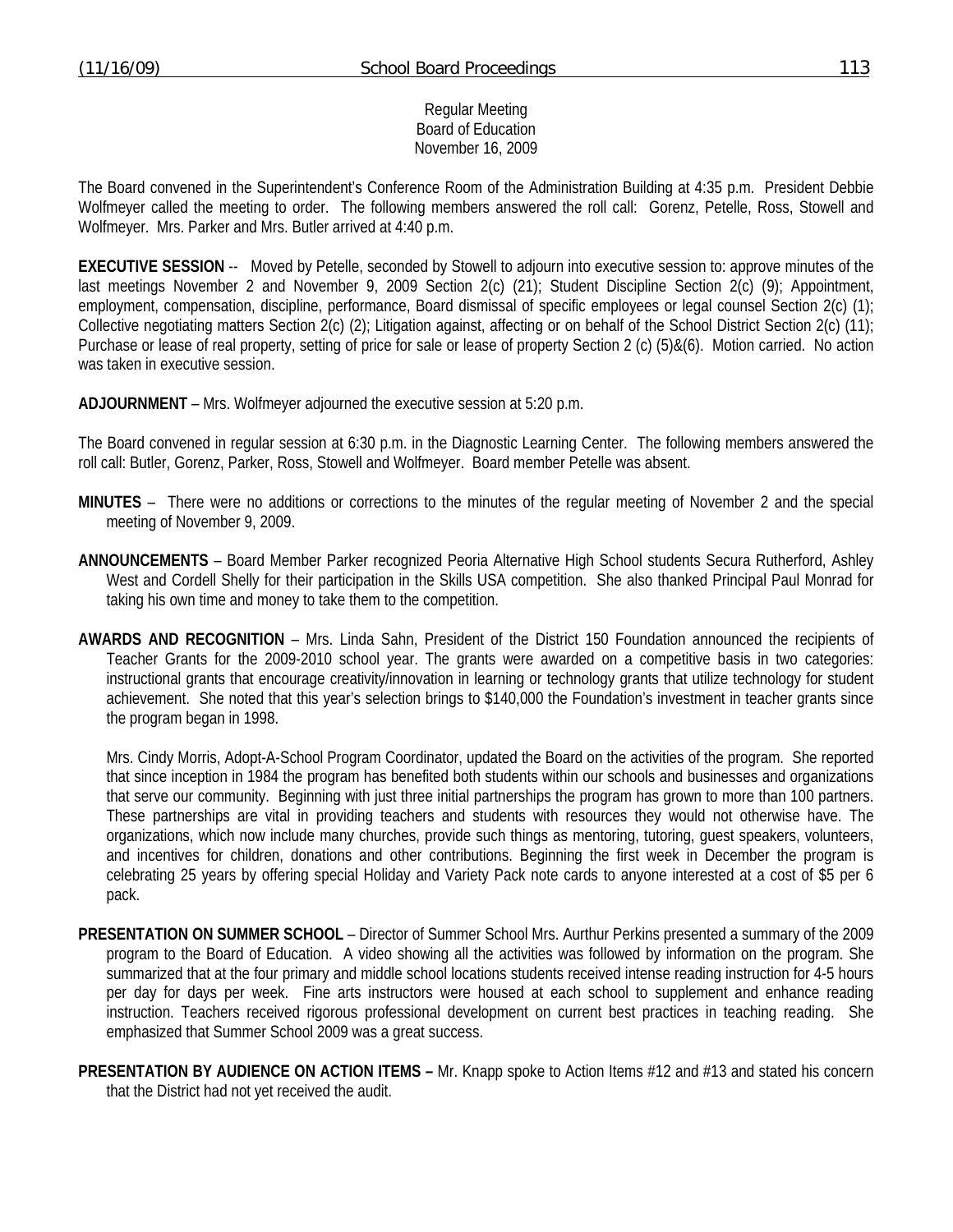Karen Gast, K2 Benefits 331 Fulton Street, Mrs. Gast read an e-mail written by Custodial Union President Michael McKee explaining the union choice for benefits provider and plan

**PRESENTATION BY AUDIENCE** – Bob Darling, 230 E. High Point Dr., would like to see the Manual High School gym named after Coach VanScyoc. Mr. Darling stated that he is a member of the Safety Committee for the combining of Woodruff High School and Peoria High School. He asked that the Board and administration give serious thought to the committee's recommendations. He noted that there will be 250 evaluations of non-tenured teachers and reminded all that the evaluation should be used as a tool by the principals and the principals need to work with teachers to help them develop into better teachers. Mr. Darling emphasized that teacher computers are ancient and the equipment needs to be updated. He also noted that eight administrators at Manual High School was scary, and that it has twice as many as other schools who have more students.

 Sharon Crews, 2215 W. Callendar, addressed the Board regarding finding room for Woodruff High School students at other schools. She spoke to Manual High School using block scheduling and their teachers not teaching as many students as teachers at other schools. She also is concerned with school discipline and the plans for an alternative school.

 Barbara Penelton, 1809 N. Sheridan, Dr. Penelton addressed the remarks made at the last Board meeting regarding Manual High School. She stated that Manual is not willing to accept the "status quo" – their staff is working to get students strong skills that will enable them to be productive. She also emphasized that while some students present their share of discipline challenges, the overwhelming majority of students are not chronically misbehaving. She stressed that Dr. Kherat has intentionally focused on implementing positive behavioral interventions and supports.

 Terry Knapp, 922 W. Wilshire Dr., Mr. Knapp stated that Irving Primary School should remain open and that the closing of Woodruff High School will be a chronic situation. He stated that Mrs. Williamson's report is still not out and that the community needs to be informed. He stated that he talked with attorneys last week and this week who handled the Rockford, Elgin and Champaign cases and they are looking at this District and waiting to see the plan. He next stated his concern with the proposed Charter School.

 Christine Hickman, 6920 N. Flamingo Court., Ms. Hickman stated that he is a proud teacher at Trewyn Middle School. She stated her concern that people who do not spend time at her school are bringing up negative things. She wanted to let the public know the positive things that are happening at the school. She noted there are several challenges: poverty level of 95%, hard economic times, crime and gang activity continue, turmoil, stress inside the school with many changes in administration and sickness that results in teacher substitutes. She stated that discipline problems have occurred at Trewyn, but are not isolated to their school. She stated the positives for the schools: students scoring well on Tungsten Benchmark testing and more parental involvement. She feels the school needs more consistency and an alternative school for the district. She thanked Principal Eric Thomas for his support. She asked that all come together to make Trewyn Middle School a success.

 Charlie Thomas, 619 Forrest Lawn, does not feel that Woodruff High School should be closed, new students are coming to Woodruff High School every day and Woodruff High School has a lot to offer. Mr. Thomas is on the Athletic Committee and hopes that what they come up with is considered. Mr. Thomas stated that coaches are not covered properly in the union book. He stated that coaches at Woodruff High School are concerned about coaching jobs for next year. He stated that a positive was that Mrs. Dimke came to the school and answered their questions.

 Karen Adkins-Dutro, 2610 W. Barker, spoke on the PBC funds – she felt that spending funds on an addition to Lincoln would be a waste with Woodruff High School sitting empty next door. She stated that there is no elevator at Whittier Primary School and that presents difficulties. She asked for more information to keep people informed about Woodruff High School.

 Savino Sierra, 1708 S. Stanley, stated that he did not like the negative talk about south side schools. He feels the John Hopkins program in not good. He stated again that the biggest problem in District 150 is discipline.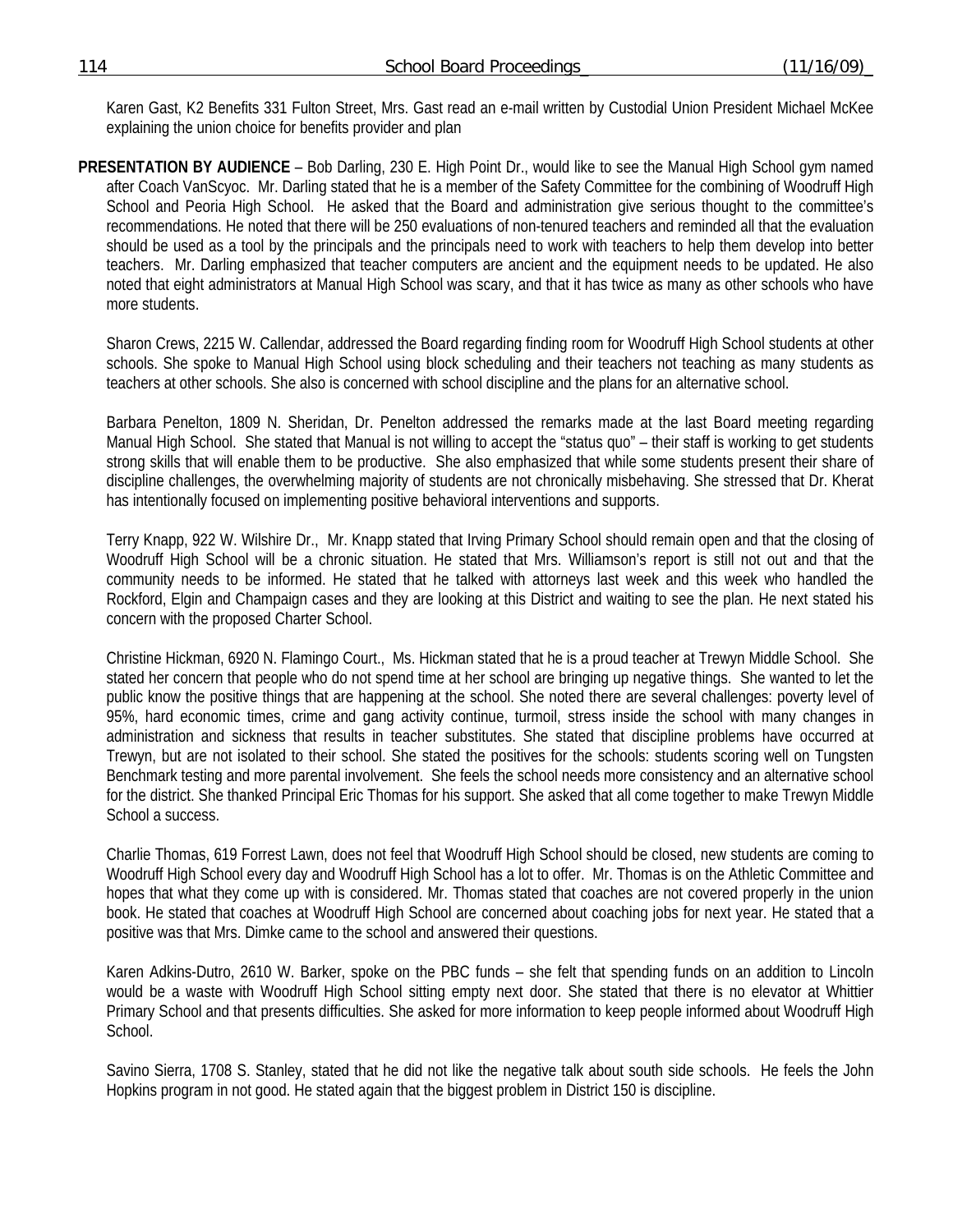### **CONSENT AGENDA –**

ADOPTION OF CONSENT CALENDAR -- Moved by Stowell, seconded by Parker adoption of the consent calendar.

On roll call, 6 ayes. Motion carried.

GIFTS TO SCHOOL DISTRICT – Moved by Stowell, seconded by Parker, that the following donations be accepted and letters of appreciation sent to the donors.

The following donations were received for Trivia Night Prizes at Calvin Coolidge Middle School:

4 Bradley Men's Game tickets for December  $7<sup>th</sup>$ , valued by the donor at \$75.00, donated by Bradley **University** 

2 gift cards for 6 red roses, valued by the donor at \$50.00, donated by Geier Florist

Yoga pass, valued by the donor at \$75.00, donated by OM Yoga studio

\$10.00 off anything on the menu donated by the Fish House

PE equipment, valued by the donor at \$550.00, donated by donorschoose.org to Calvin Coolidge Middle School

\$2,200.00 donated by Illinois Valley Striders/Swamp Dogs 2009 to Manual High School

Services of Balloon Man, valued by the donor at \$70.00, donated by Jeanette Kosier to R.A. Jamieson School

Shure microphone and cable, valued by the donor at \$75.00, donated by Audio Biz to Richwoods High School

\$30.00 donated by Reading Solution of Central Illinois to the Roosevelt Magnet School Dance Program

\$40.00 donated by Mr. Walter Johnson to the Roosevelt Magnet School Fund Raiser

Flute, valued by the donor at \$200.00, donated by Mr. and Mrs. Patrick Lawler to Roosevelt Magnet School Band

Pearl Percussion Kit, valued by the donor at \$200.00, donated by Lisa Sathoff to the District Second Fiddle Program

\$200.00 to purchase t-shirts for orchestra students for the Randy Sabien Concert donated by Kidder Music Services, Inc.

Music for band directors, valued by the donor at \$1,053.00, donated by Kidder Music Services to Peoria Public **Schools** 

On roll call, 6 ayes. Motion carried.

PAYMENT OF BILLS -- Moved by Stowell, seconded by Parker approval of the payment of the following bills.

| FUND | <b>DESCRIPTION</b>                  | <b>BAL.SHEET</b><br>RFV | <b>EXPENSE</b> | <b>TOTAL</b> |
|------|-------------------------------------|-------------------------|----------------|--------------|
| 10   | EDUCATIONAL FUND                    | \$16,735.73             | \$245,164.99   | \$261,900.72 |
| 20   | <b>OPERATIONS, BLDG &amp; MAINT</b> |                         | \$81,022.03    | \$81,022.03  |
| 40   | <b>TRANSPORTATION</b>               |                         | \$125,674.40   | \$125,674.40 |
| 60   | CAPITAL PROJECTS                    |                         | \$3,919.64     | \$3,919.64   |
| 90   | CAPITAL IMPROVEMENTS                |                         | \$104,783.48   | \$104,783.48 |
| 95   | MID CENTRAL ASSOCIATION             |                         | \$565.61       | \$565.61     |
| 99   | PPS ADMIN OUTREACH PROG             |                         | \$1,779.63     | \$1,779.63   |
|      |                                     |                         | \$562,909.78   | \$579,645.51 |
|      |                                     |                         |                |              |

On roll call, 6 ayes. Motion carried.

CONSIDERATION OF BIDS – Moved by Stowell, seconded by Parker approval of the following bids.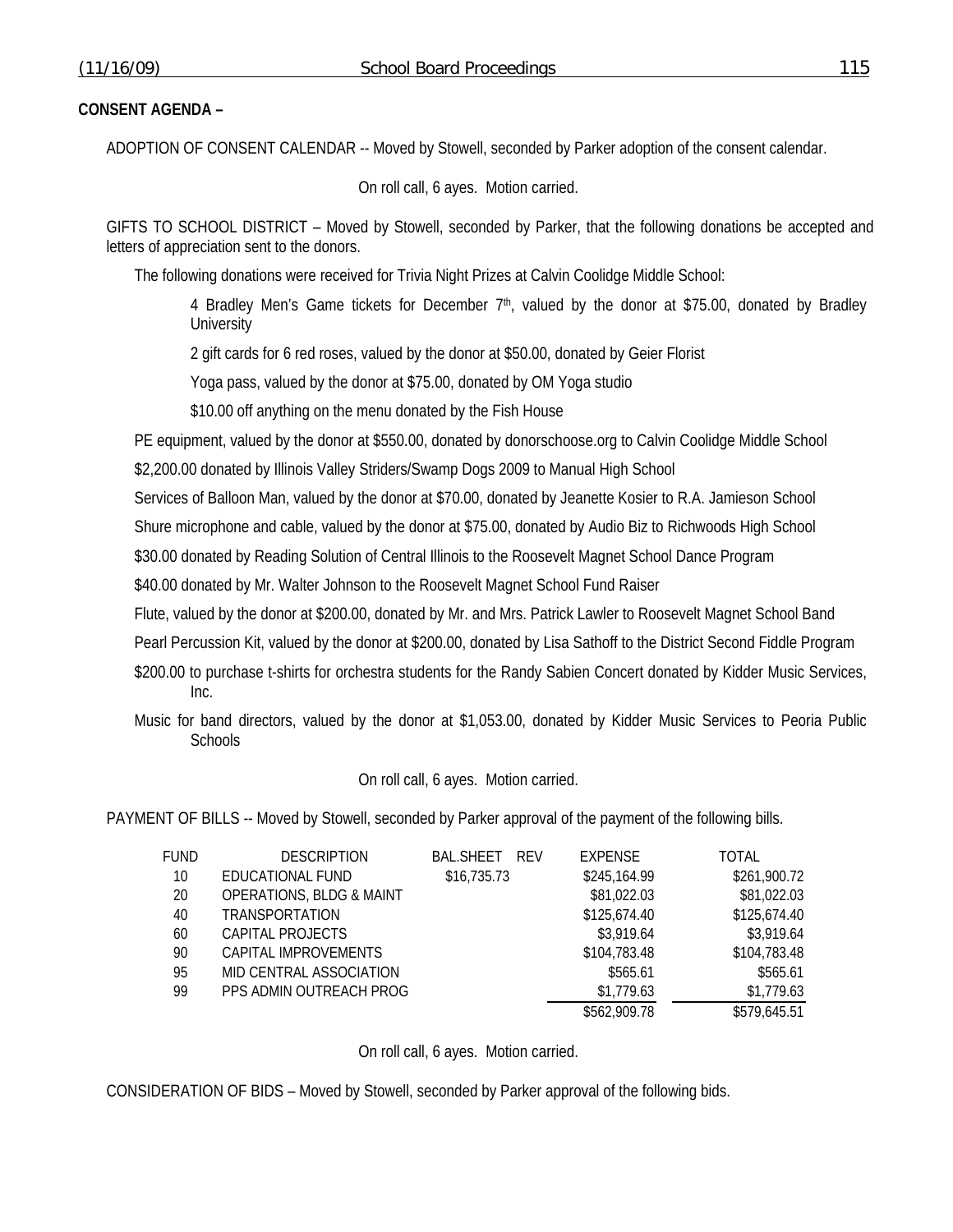Roof Replacement for Richwoods High School - Request for bid was sent to five (5) vendors by Kenyon & Associates. Four vendors returned bids as follows:

| \$217,730.00 |
|--------------|
| \$209,562.00 |
| \$238,300.00 |
| \$295,000.00 |
|              |

The above bids were opened on Thursday, November 6, 2009 at 1:30 p.m. by Julie Cramer, Debbie Brown, and Dave Ryon. It is recommended to award the low bid to Kreiling Roofing. This bid will be charged to Buildings and Grounds.

On roll call, 6 ayes. Motion carried.

HUMAN RESOURCE REPORT -- Moved by Stowell, seconded by Parker approval of the following human resource report as presented by the administration.

| <b>Certified Personnel</b>                                | <b>Effective Date</b> |
|-----------------------------------------------------------|-----------------------|
| <b>Appointments</b>                                       |                       |
| Teacher - Full Time                                       |                       |
| Gerber, Katherine - Thomas Jefferson                      | 11/17/09              |
| Jowers, Andrew - Manual (From Sub)                        | 09/28/09              |
| Rice, Andrew - Manual                                     | 11/17/09              |
| Teacher - Part Time                                       |                       |
| Miester, Laurie - Irving/ISAT Prep                        | 11/1709               |
| Medical Leave                                             |                       |
| Teacher - Full Time                                       |                       |
| Moton, McKinley - Roosevelt/2009-2010 School Year         | 08/24/09              |
| Resignation                                               |                       |
| Administrator                                             |                       |
| Nieukirk, Jacqueline - Thomas Jefferson/Other Employment  | 12/19/09              |
| Teacher - Full Time                                       |                       |
| Hempstead, Jeffrey - Woodruff/Other Employment            | 10/29/09              |
| Shah, Zaigham - Manual/Moving to Chicago                  | 11/06/09              |
|                                                           |                       |
| <b>Non-Certified Personnel</b>                            |                       |
| <b>Appointments</b>                                       |                       |
| <b>Family Development Case Manager</b>                    |                       |
| Kolbe, Kyersten - Sterling/Woodruff                       | 11/17/09              |
| <b>Family Support Assistant</b>                           |                       |
| Franklin, Konjit - Harrison                               | 11/17/09              |
| Parent Partnership Coach - Full Time                      |                       |
| Lonteen, Julie - Garfield                                 | 11/17/09              |
| Teacher Assistants - Full Time                            |                       |
| Lumsargis, Maria - Harrison                               | 11/17/09              |
| Webster, Tagwana - Harrison (From Part Time to Full time) | 11/17/09              |
| Transportation                                            |                       |
| Monitor                                                   |                       |
| Ambrose, Yolanda                                          | 11/17/09              |
| <b>Medical Leave</b>                                      |                       |
| Cafeteria                                                 |                       |
| Ahten, Sylvia - IMRF Disability                           | 10/09/09              |
| Rescinded                                                 |                       |
| <b>Family Development Case Manager</b>                    |                       |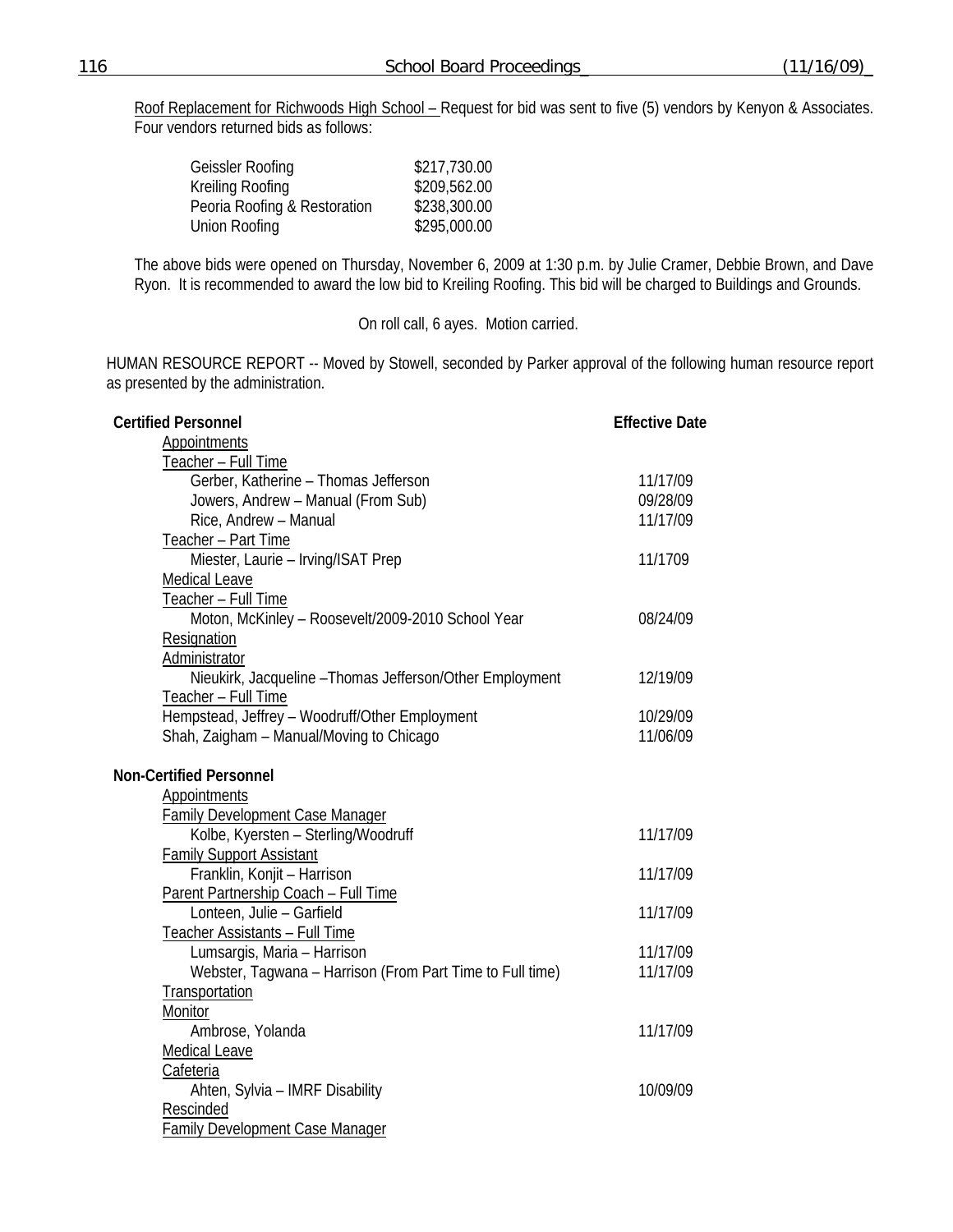| Resignation<br>Custodial<br>Walden, Travis - Interim<br>10/28/09<br>Retirements<br>Clerical - Full Time School Year<br>Ahl, Marilyn Kay - Woodruff<br>06/30/10<br>Custodial - Full Time<br>Shane, Robert - Charter Oak<br>04/09/10<br>Para-Professional<br>Murray, Emily - Blaine Sumner<br>06/30/10<br>Walker, Sandra - Thomas Jefferson<br>06/30/10<br>Winters, Deborah - Valeska Hinton<br>06/30/10<br><b>Certified Substitutes</b><br><b>Appointments</b><br>Teachers<br>Feek, Stacy<br>11/03/09<br>Stirlen, Jennifer (From Tutor)<br>11/17/09<br>Resignations<br><b>Teachers</b><br>Evans, Paula - Other Employment<br>11/03/09<br>Fisher, Ben - Relocation<br>11/04/09<br>Jarecki, John - Other Employment<br>11/09/09<br>Miller, Robert - Other Employment<br>11/09/09<br>Peterson, H. Justin - Other Employment<br>11/04/09<br><b>Terminations</b><br><b>Teachers</b><br>Bishop, Rebekah - Job Performance<br>11/03/09<br>Gray, James - Job Performance<br>11/09/09<br><b>Non-Certified Substitutes</b><br>Appointments<br><b>Student Workers</b><br>Batson, Jonathon<br>11/17/09<br><b>Resignations</b><br><b>Teacher Aides</b><br>Jackson, Jenise - Relocation<br>11/06/09<br><b>Behavioral Attendants</b> | Kyles, Lisa - Sterling/Woodruff     | 11/17/09 |
|----------------------------------------------------------------------------------------------------------------------------------------------------------------------------------------------------------------------------------------------------------------------------------------------------------------------------------------------------------------------------------------------------------------------------------------------------------------------------------------------------------------------------------------------------------------------------------------------------------------------------------------------------------------------------------------------------------------------------------------------------------------------------------------------------------------------------------------------------------------------------------------------------------------------------------------------------------------------------------------------------------------------------------------------------------------------------------------------------------------------------------------------------------------------------------------------------------------------|-------------------------------------|----------|
|                                                                                                                                                                                                                                                                                                                                                                                                                                                                                                                                                                                                                                                                                                                                                                                                                                                                                                                                                                                                                                                                                                                                                                                                                      |                                     |          |
|                                                                                                                                                                                                                                                                                                                                                                                                                                                                                                                                                                                                                                                                                                                                                                                                                                                                                                                                                                                                                                                                                                                                                                                                                      |                                     |          |
|                                                                                                                                                                                                                                                                                                                                                                                                                                                                                                                                                                                                                                                                                                                                                                                                                                                                                                                                                                                                                                                                                                                                                                                                                      |                                     |          |
|                                                                                                                                                                                                                                                                                                                                                                                                                                                                                                                                                                                                                                                                                                                                                                                                                                                                                                                                                                                                                                                                                                                                                                                                                      |                                     |          |
|                                                                                                                                                                                                                                                                                                                                                                                                                                                                                                                                                                                                                                                                                                                                                                                                                                                                                                                                                                                                                                                                                                                                                                                                                      |                                     |          |
|                                                                                                                                                                                                                                                                                                                                                                                                                                                                                                                                                                                                                                                                                                                                                                                                                                                                                                                                                                                                                                                                                                                                                                                                                      |                                     |          |
|                                                                                                                                                                                                                                                                                                                                                                                                                                                                                                                                                                                                                                                                                                                                                                                                                                                                                                                                                                                                                                                                                                                                                                                                                      |                                     |          |
|                                                                                                                                                                                                                                                                                                                                                                                                                                                                                                                                                                                                                                                                                                                                                                                                                                                                                                                                                                                                                                                                                                                                                                                                                      |                                     |          |
|                                                                                                                                                                                                                                                                                                                                                                                                                                                                                                                                                                                                                                                                                                                                                                                                                                                                                                                                                                                                                                                                                                                                                                                                                      |                                     |          |
|                                                                                                                                                                                                                                                                                                                                                                                                                                                                                                                                                                                                                                                                                                                                                                                                                                                                                                                                                                                                                                                                                                                                                                                                                      |                                     |          |
|                                                                                                                                                                                                                                                                                                                                                                                                                                                                                                                                                                                                                                                                                                                                                                                                                                                                                                                                                                                                                                                                                                                                                                                                                      |                                     |          |
|                                                                                                                                                                                                                                                                                                                                                                                                                                                                                                                                                                                                                                                                                                                                                                                                                                                                                                                                                                                                                                                                                                                                                                                                                      |                                     |          |
|                                                                                                                                                                                                                                                                                                                                                                                                                                                                                                                                                                                                                                                                                                                                                                                                                                                                                                                                                                                                                                                                                                                                                                                                                      |                                     |          |
|                                                                                                                                                                                                                                                                                                                                                                                                                                                                                                                                                                                                                                                                                                                                                                                                                                                                                                                                                                                                                                                                                                                                                                                                                      |                                     |          |
|                                                                                                                                                                                                                                                                                                                                                                                                                                                                                                                                                                                                                                                                                                                                                                                                                                                                                                                                                                                                                                                                                                                                                                                                                      |                                     |          |
|                                                                                                                                                                                                                                                                                                                                                                                                                                                                                                                                                                                                                                                                                                                                                                                                                                                                                                                                                                                                                                                                                                                                                                                                                      |                                     |          |
|                                                                                                                                                                                                                                                                                                                                                                                                                                                                                                                                                                                                                                                                                                                                                                                                                                                                                                                                                                                                                                                                                                                                                                                                                      |                                     |          |
|                                                                                                                                                                                                                                                                                                                                                                                                                                                                                                                                                                                                                                                                                                                                                                                                                                                                                                                                                                                                                                                                                                                                                                                                                      |                                     |          |
|                                                                                                                                                                                                                                                                                                                                                                                                                                                                                                                                                                                                                                                                                                                                                                                                                                                                                                                                                                                                                                                                                                                                                                                                                      |                                     |          |
|                                                                                                                                                                                                                                                                                                                                                                                                                                                                                                                                                                                                                                                                                                                                                                                                                                                                                                                                                                                                                                                                                                                                                                                                                      |                                     |          |
|                                                                                                                                                                                                                                                                                                                                                                                                                                                                                                                                                                                                                                                                                                                                                                                                                                                                                                                                                                                                                                                                                                                                                                                                                      |                                     |          |
|                                                                                                                                                                                                                                                                                                                                                                                                                                                                                                                                                                                                                                                                                                                                                                                                                                                                                                                                                                                                                                                                                                                                                                                                                      |                                     |          |
|                                                                                                                                                                                                                                                                                                                                                                                                                                                                                                                                                                                                                                                                                                                                                                                                                                                                                                                                                                                                                                                                                                                                                                                                                      |                                     |          |
|                                                                                                                                                                                                                                                                                                                                                                                                                                                                                                                                                                                                                                                                                                                                                                                                                                                                                                                                                                                                                                                                                                                                                                                                                      |                                     |          |
|                                                                                                                                                                                                                                                                                                                                                                                                                                                                                                                                                                                                                                                                                                                                                                                                                                                                                                                                                                                                                                                                                                                                                                                                                      |                                     |          |
|                                                                                                                                                                                                                                                                                                                                                                                                                                                                                                                                                                                                                                                                                                                                                                                                                                                                                                                                                                                                                                                                                                                                                                                                                      |                                     |          |
|                                                                                                                                                                                                                                                                                                                                                                                                                                                                                                                                                                                                                                                                                                                                                                                                                                                                                                                                                                                                                                                                                                                                                                                                                      |                                     |          |
|                                                                                                                                                                                                                                                                                                                                                                                                                                                                                                                                                                                                                                                                                                                                                                                                                                                                                                                                                                                                                                                                                                                                                                                                                      |                                     |          |
|                                                                                                                                                                                                                                                                                                                                                                                                                                                                                                                                                                                                                                                                                                                                                                                                                                                                                                                                                                                                                                                                                                                                                                                                                      |                                     |          |
|                                                                                                                                                                                                                                                                                                                                                                                                                                                                                                                                                                                                                                                                                                                                                                                                                                                                                                                                                                                                                                                                                                                                                                                                                      |                                     |          |
|                                                                                                                                                                                                                                                                                                                                                                                                                                                                                                                                                                                                                                                                                                                                                                                                                                                                                                                                                                                                                                                                                                                                                                                                                      |                                     |          |
|                                                                                                                                                                                                                                                                                                                                                                                                                                                                                                                                                                                                                                                                                                                                                                                                                                                                                                                                                                                                                                                                                                                                                                                                                      |                                     |          |
|                                                                                                                                                                                                                                                                                                                                                                                                                                                                                                                                                                                                                                                                                                                                                                                                                                                                                                                                                                                                                                                                                                                                                                                                                      |                                     |          |
|                                                                                                                                                                                                                                                                                                                                                                                                                                                                                                                                                                                                                                                                                                                                                                                                                                                                                                                                                                                                                                                                                                                                                                                                                      |                                     |          |
|                                                                                                                                                                                                                                                                                                                                                                                                                                                                                                                                                                                                                                                                                                                                                                                                                                                                                                                                                                                                                                                                                                                                                                                                                      |                                     |          |
|                                                                                                                                                                                                                                                                                                                                                                                                                                                                                                                                                                                                                                                                                                                                                                                                                                                                                                                                                                                                                                                                                                                                                                                                                      |                                     |          |
|                                                                                                                                                                                                                                                                                                                                                                                                                                                                                                                                                                                                                                                                                                                                                                                                                                                                                                                                                                                                                                                                                                                                                                                                                      | Thorp, Elizabeth - Other Employment | 11/05/09 |

On roll call, 6 ayes. Motion carried.

TRAVEL REQUESTS - Moved by Stowell, seconded by Parker approval of the travel requests as presented by the administration. (Copy is on file in the board secretary's office.)

On roll call, 6 ayes. Motion carried.

SUPPLEMENTAL EDUCATIONAL SERVICES- Moved by Stowell, Seconded by Parker that the Board of Education authorize the implementation of FY10 Supplemental Educational Services as follows:

Garfield Primary School, A+ Tutoring, Babbage Net School. Brain Hurricane, Homework Mastery, Prime Time Computers, Sylvan Learning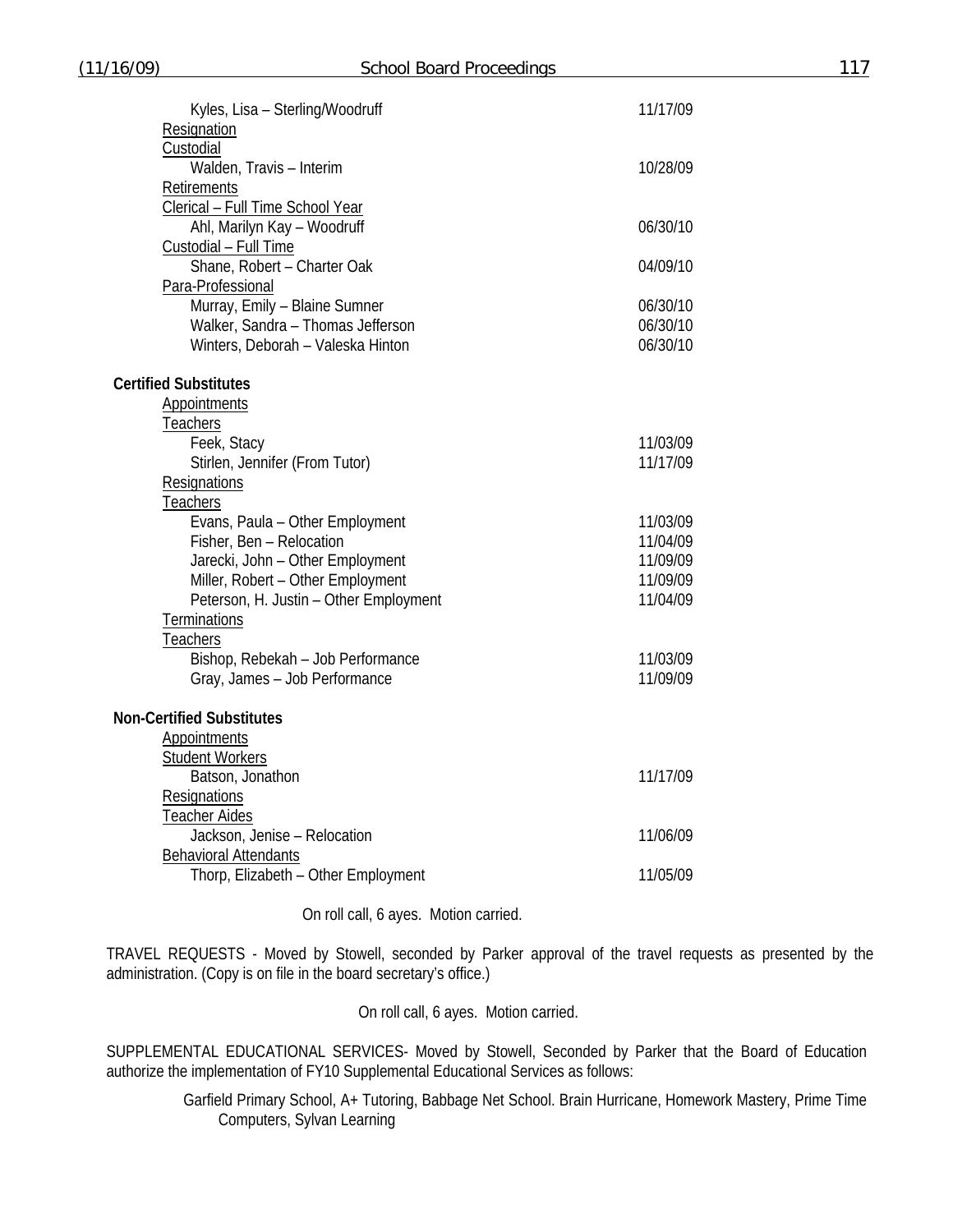- Glen Oak Primary School, Babbage Net School, Brain Hurricane, Chi Tutorsz, Prime Time Computers, Sylvan Learning
- Harrison Primary School, Brain Hurricane, Prime Time Computers, Sylvan Learning
- Irving Primary School, A+ Tutoring, Babbage Net School, Brain Hurricane, Chi Tutorsz, Prime Time Computers, Sylvan Learning

Columbia Middle School, A+ Tutoring

- Lincoln Middle School, A+ Tutoring, Babbage Net School, Brain Hurricane, Consortium for Educational Change, Prime Time Computers, Sylvan Learning
- Sterling Middle School, A+ Tutoring, Babbage Net School, Brain Hurricane, Consortium for Educational Change, Sylvan Learning,
- Trewyn Middle School, A+ Tutoring, Babbage Net School, Brain Hurricane, Prime Time Computers, Sylvan Learning
- Manual Middle & High School, A+ Tutoring, Babbage Net School, Prime Time Computers, Sylvan Learning, Chi Tutorsz.

On roll call, 6 ayes. Motion carried.

**PLAQUE HONORING COACH VANSCYOC** – Moved by Stowell seconded by Parker that the Board of Education approve the placement of a plaque inside the Manual High School gymnasium honoring Coach VanScyoc for his many years of service.

On roll call, 6 ayes. Motion carried.

## **DELIBERATION AGENDA** -

Review of Suspensions - Moved by Ross seconded by Gorenz that the Review of Suspensions listed on the report dated November 16, 2009 be approved as amended.

On roll call, 6 ayes. Butler, Parker, Ross, Stowell, Wolfmeyer, Gorenz

Expulsions – Moved by Ross seconded by Gorenz that the Expulsions listed on the report dated November 16, 2009 be approved as amended.

> On roll call, 5 ayes. Butler, Parker, Stowell, Wolfmeyer, Gorenz 1 nay. Ross. Motion carried.

Revocation of Board Probation – Moved by Ross seconded by Gorenz that the Expulsions listed on the Revocation of Board Probation Report dated November 16, 2009 be approved as presented.

> On roll call, 5 ayes. Butler, Spangler, Stowell, Wolfmeyer, Gorenz 1 nay. Ross. Motion carried.

**LEASE OF 2012 N. PROSPECT ROAD, PEORIA** – Moved by Stowell, seconded by Ross that the School District will enter into a two-year Lease Agreement with Hattie's Garden, Inc., d/b/a/ Sweet P's and Sheldon Parker and Susan Fuller, effective November 3, 2010 for the property known as 2012 N. Prospect Road, Peoria, Illinois.

Mr. Stowell noted that the Building Committee discussed the lease, along with other opportunities, until the Peoria Park District has available funding to purchase the properties. He noted that the rental will be an incremental revenue opportunity.

On roll call, 6 ayes. Motion carried.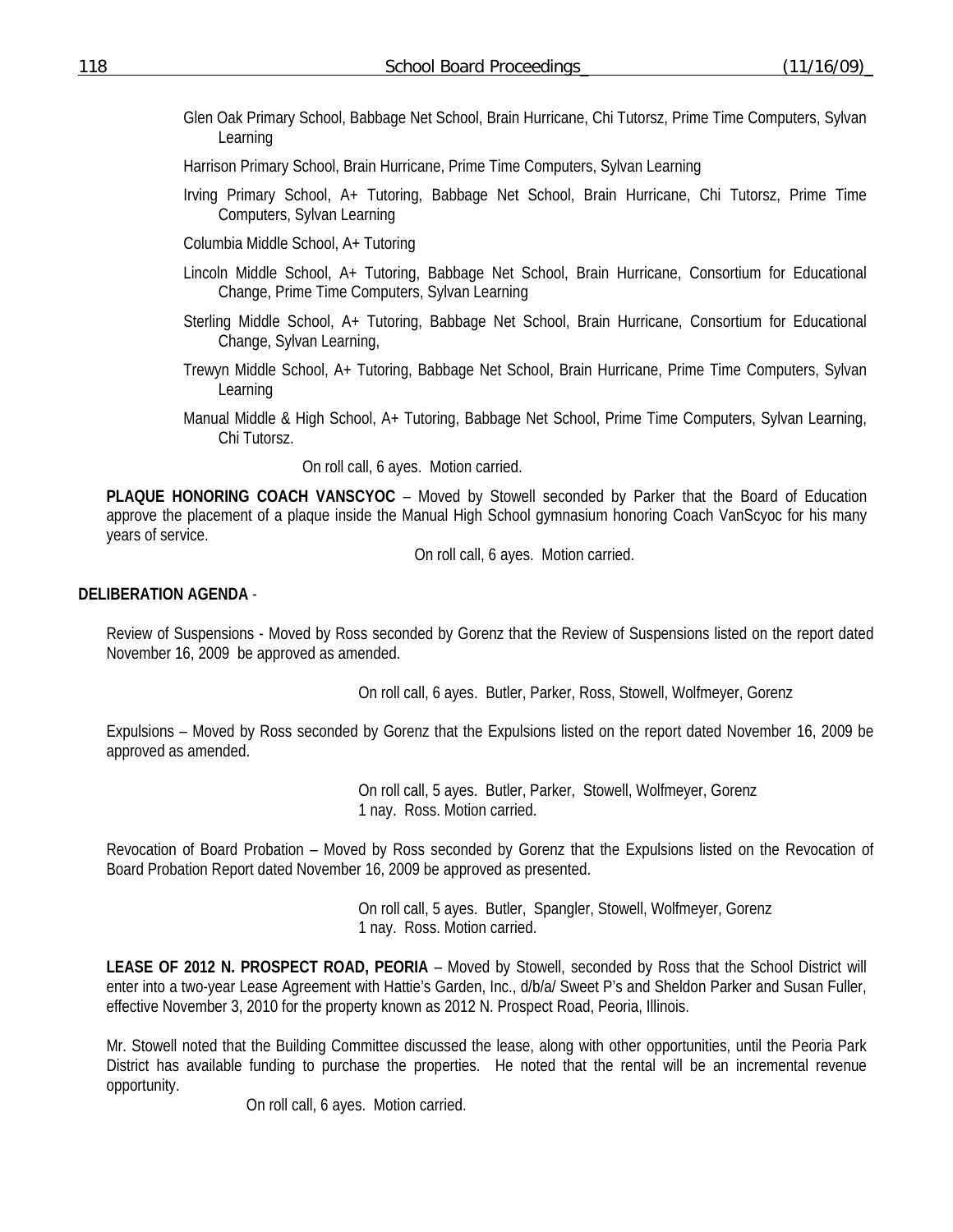**CONTRACT WITH URBAN LEAGUE** – Moved by Ross, seconded by Butler approval of contract for Basic Adult Education (ABE) and Adult Secondary Education (GED) services at Urban League.

Mr. Stowell asked that an end of year summary come to the Board of Education. Mrs. Parker asked that this contract be added to the list of those that need to come to the Board for approval before they begin.

On roll call, 6 ayes. Motion carried.

**TAX LEVY** – Moved by Ross, seconded by Butler that the Board of Education accept the "statement of 'need'", adopt the tentative 2009 tax levy, authorize the publication of a "truth in taxation" notice, and set December 14, 2009 as the date for a hearing on such levy.

Comptroller/Treasurer Schau stated that this is the "first blush" at the numbers and this action item will get a date scheduled for the hearing and an update to the Board of Education at a Committee of the Whole meeting. She stated that also included is a "Statement of Need" which is greater than the statutory limit because of the district deficit and that we do not definitely know the EAV for the District (projected at .7% - the lowest in the last several years.) This levy is tentative and will be finalized by the last Tuesday in December, when it must be filed.

Mr. Stowell asked that the Historical Summary of Tax Levies be posted to the web site. He also noted that there is a great possibility that EAV's could diminish year over year and that we are budgeting for the costs in contracts.

On roll call, 6 ayes. Motion carried.

**ADOPTION OF RESOLUTION** – Moved by Parker, seconded by Stowell that the Board of Education adopt the resolution calling public hearings concerning the intent of the Board of Education of the City of Peoria, School District Number 150, Peoria County, Illinois, to enter into Lease Agreements with the Public Building Commission of Peoria, Peoria County, Illinois and to comply with the public notice requirements of the Illinois Bond Issue Notification Act.

Mrs. Schau noted that part of our relationship with the PBC is that when bonds are issued the District must sign over the titles of the properties to the PBC. Then the District leases back the buildings for the PBC. These types of bonds require a BINA (Bond Issuance Notification Act) Public Hearing and this resolution calls for those public hearings.

On roll call, 6 ayes. Motion carried.

**RENEWAL OF EMPLOYEE HEALTH INSURANCE – CUSTODIAL/MAINTENANCE AND ADMINISTRATION** – Moved by Ross, seconded by Gorenz that the Board of Education accept the bid from Personal Care for health insurance coverage for the 2010 calendar year for the custodial/maintenance and administrative employee groups, as presented.

Mr. Hinton complimented the Custodial/Maintenance Union in looking out for the District and saving money with their choice of a health insurance vendor.

Mr. Stowell noted that the District pays 100% of the employee portion of health care insurance for all bargaining units. Mrs. Schau clarified that in accordance with the Custodial/Maintenance contract there is a set amount of money the District agreed to pay for insurance for years 2010 and 2011. The premium from Personal Care is under the cap; therefore, there is no charge to the Custodial/Maintenance members in 2010. Administration is still part of the 80/20% and there is still a charge for them. Mr. Stowell asked how the amount the District pays was determined. Mrs. Schau stated that she will prepare background information about the plans and present it to the Board of Education.

Dr. Gorenz asked why there were different plans for different units. Mrs. Schau reported that with the next insurance bid (2010) she hopes all groups can be covered by the same vendor.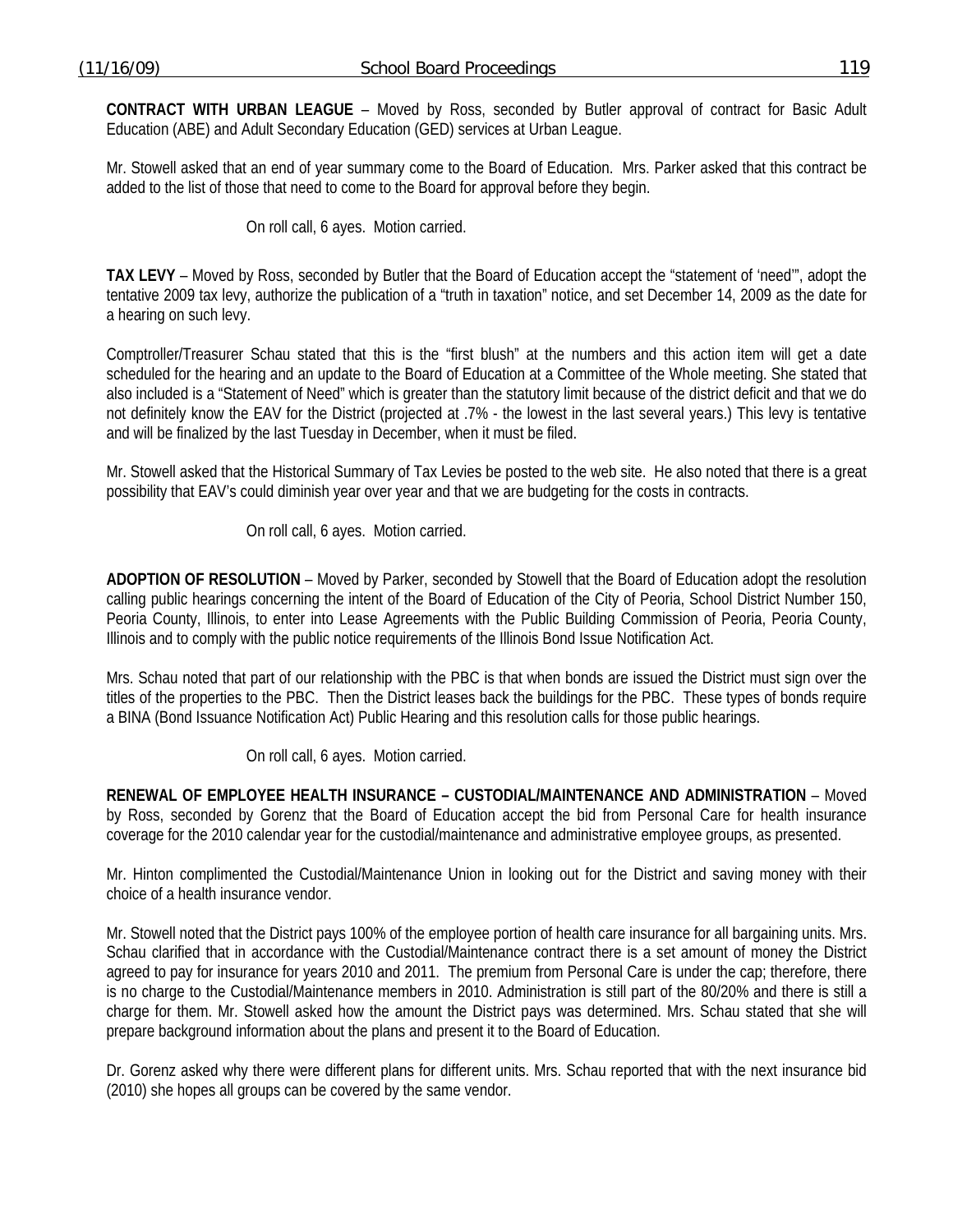| <b>IVIULIFIED FLAIVA</b> |        |                      |              |              |                      |  |
|--------------------------|--------|----------------------|--------------|--------------|----------------------|--|
|                          | Census | <b>Current Rates</b> | <b>UHC</b>   | Humana       | <b>Personal Care</b> |  |
| EE Rate                  | 42     | \$566.43             | \$622.51     | \$620.16     | \$566.78             |  |
| <b>ES Rate</b>           | 28     | \$1,130.86           | \$1,242.82   | \$1,237.93   | \$1,131.41           |  |
| <b>EC Rate</b>           | 9      | \$1,017.97           | \$1,118.75   | \$1,114.37   | \$1,018.45           |  |
| <b>Family Rate</b>       | 39     | \$1,525.96           | \$1,677.03   | \$1,670.38   | \$1,526.63           |  |
|                          |        |                      |              |              |                      |  |
| <b>Total Premium</b>     |        | \$124,128.31         | \$136,417.30 | \$135,822.91 | \$124,188.86         |  |
|                          |        |                      | vear         | 1 vear       | l vear               |  |

#### ADMINISTRATION - SEPARATE MODIFIED PLAN A

|                      | Census | <b>Current Rates</b> | <b>UHC</b> | Humana     | <b>Personal Care</b> |
|----------------------|--------|----------------------|------------|------------|----------------------|
| EE Rate              |        | \$314.79             | \$375.63   | \$451.63   | \$412.98             |
| <b>ES Rate</b>       |        | \$681.58             | \$749.06   | \$900.91   | \$823.76             |
| <b>EC Rate</b>       |        | \$631.62             | \$674.37   | \$811.06   | \$741.62             |
| <b>Family Rate</b>   |        | \$919.32             | \$1,010.33 | \$1,215.40 | \$1,111.36           |
|                      |        |                      |            |            |                      |
| <b>Total Premium</b> |        | \$0.00               | \$0.00     | \$0.00     | \$0.00               |
|                      |        |                      | vear       | year       | year                 |

#### CUSTODIAL/MAINTENANCE - SEPARATE MODIFIED PLAN A

| <b>IVIULIFIEU FLAIVA</b> |        |                      |              |              |                      |  |
|--------------------------|--------|----------------------|--------------|--------------|----------------------|--|
|                          | Census | <b>Current Rates</b> | <b>UHC</b>   | Humana       | <b>Personal Care</b> |  |
| EE Rate                  | 54     | \$522.06             | \$573.74     | \$544.51     | \$452.10             |  |
| <b>ES Rate</b>           | 50     | \$1,042.12           | \$1,145.29   | \$1,086.91   | \$902.48             |  |
| <b>EC Rate</b>           | 25     | \$938.10             | \$1,030.97   | \$978.42     | \$812.37             |  |
| <b>Family Rate</b>       | 49     | \$1,406.16           | \$1,545.37   | \$1,466.59   | \$1,217.72           |  |
|                          |        |                      |              |              |                      |  |
| Total Premium            |        | \$172,651.58         | \$189,743.84 | \$180,072.45 | \$149,514.93         |  |
|                          |        |                      | 1 vear       | year         | 1 vear               |  |

|                      | Census | <b>Current Rates</b> | <b>UHC</b> | Humana     | <b>Personal Care</b> |  |
|----------------------|--------|----------------------|------------|------------|----------------------|--|
| EE Rate              |        | \$380.20             | \$417.84   | \$396.54   | \$329.29             |  |
| <b>ES Rate</b>       |        | \$758.40             | \$833.48   | \$790.99   | \$656.84             |  |
| EC Rate              |        | \$682.76             | \$750.35   | \$712.11   | \$591.35             |  |
| <b>Family Rate</b>   |        | \$1,023.15           | \$1,124.44 | \$1,067.13 | \$886.16             |  |
|                      |        |                      |            |            |                      |  |
| <b>Total Premium</b> |        | \$0.00               | \$0.00     | \$0.00     | \$0.00               |  |
|                      |        |                      | vear       | vear       | 1 vear               |  |

PLAN B

On roll call, 6 ayes. Motion carried.

### **INFORMATION ITEMS – REPORTS FROM SUPERINTENDENT AND STAFF** –

- 1. GOAL 1 STUDENT ACHIEVEMENT Summer School Report (presented at the beginning of the meeting).
- 2. Goal 2 FISCAL RESPONSIBILITY FINANCE REPORTS Ms. Schau presented this report for the Board's information and review. Mrs. Schau compared expenses for 2009 – 2010 and noted that at this time last year we had spent \$28.6 million and this year that figure is \$26.5 million. Mrs. Schau reported that currently the State has paid all of the State Aid but is behind in Categoricals. Dr. Gorenz noted that last year the State used the Stimulus Funding to pay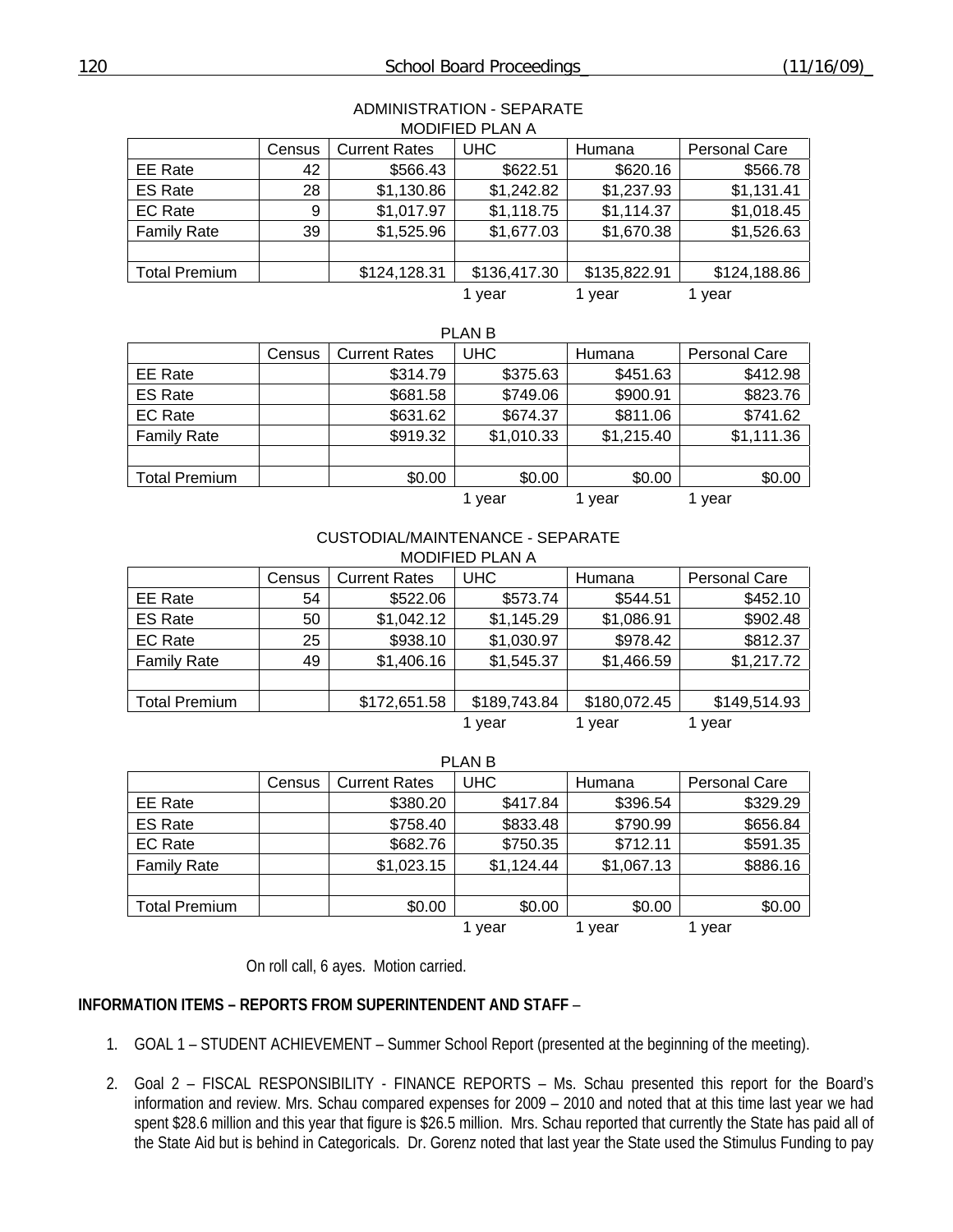State Aid claims. Mr. Hinton reported that the District had requested to spend the Title 1 Stimulus Funding in two years, but the State said it had to be used in one year. He stated the funding will be used to put teacher aides and teachers in Title 1 classrooms.

PURCHASE ORDERS OVER \$2,500 – Ms. Schau presented this report for the Board's review. Questions were asked and answered regarding the report. Mrs. Schau noted that all Honeywell items were being pulled for further consideration.

The following Board Policy was discussed and will be presented for a first reading at the December 14, 2009 Board Meeting.

- New Board Policy 4:55 Administrative Policy and Exhibit Operational Services Use of Credit and Procurement Cards
- 3. GOAL 3 QUALITY STAFF
- 4. GOAL 4 SAFE, CARING ENVIRONMENTS The following Board Policies were discussed and will be presented for a first reading at the December 14, 2009 Board Meeting.
	- New Board Policy 4:105 Operational Services Surveillance of Facilities and Grounds
	- Changes to Board Policy 7:65 Students School Choice (NCLB)
- 5. GOAL 5 CULTURE OF CUSTOMER SERVICE Report of Requests under the Freedom of Information Act and Status of Such Requests (Copy is on file in the board secretary's office.) Mr. Hinton reported that the number of Freedom of Information Act requests since our last meeting is six. Of those new requests, four were filled and two are pending. Of the three pending requests noted on the November 2, 2009 board report, one is still in pending status and two were filled.

**PRESENTATION TO SUPERINTENDENT** – On behalf of the Board of Education Board President Wolfmeyer presented to retiring Superintendent Hinton a plaque. She thanked him for the opportunity to work with him for many years as an employee, union president and board member.

Mr. Hinton stated his appreciation for the plaque. He stated that all through his career the children were very important to him. He thanked administrators for what takes place in our schools and thanked the Board for all the time they spend on the District's behalf.

# **REPORTS AND SUGGESTIONS BY BOARD MEMBERS** -

ADJOURNMENT – President Wolfmeyer adjourned the regular meeting at 8:35 p.m.

 Julia A. Cramer, Board Secretary